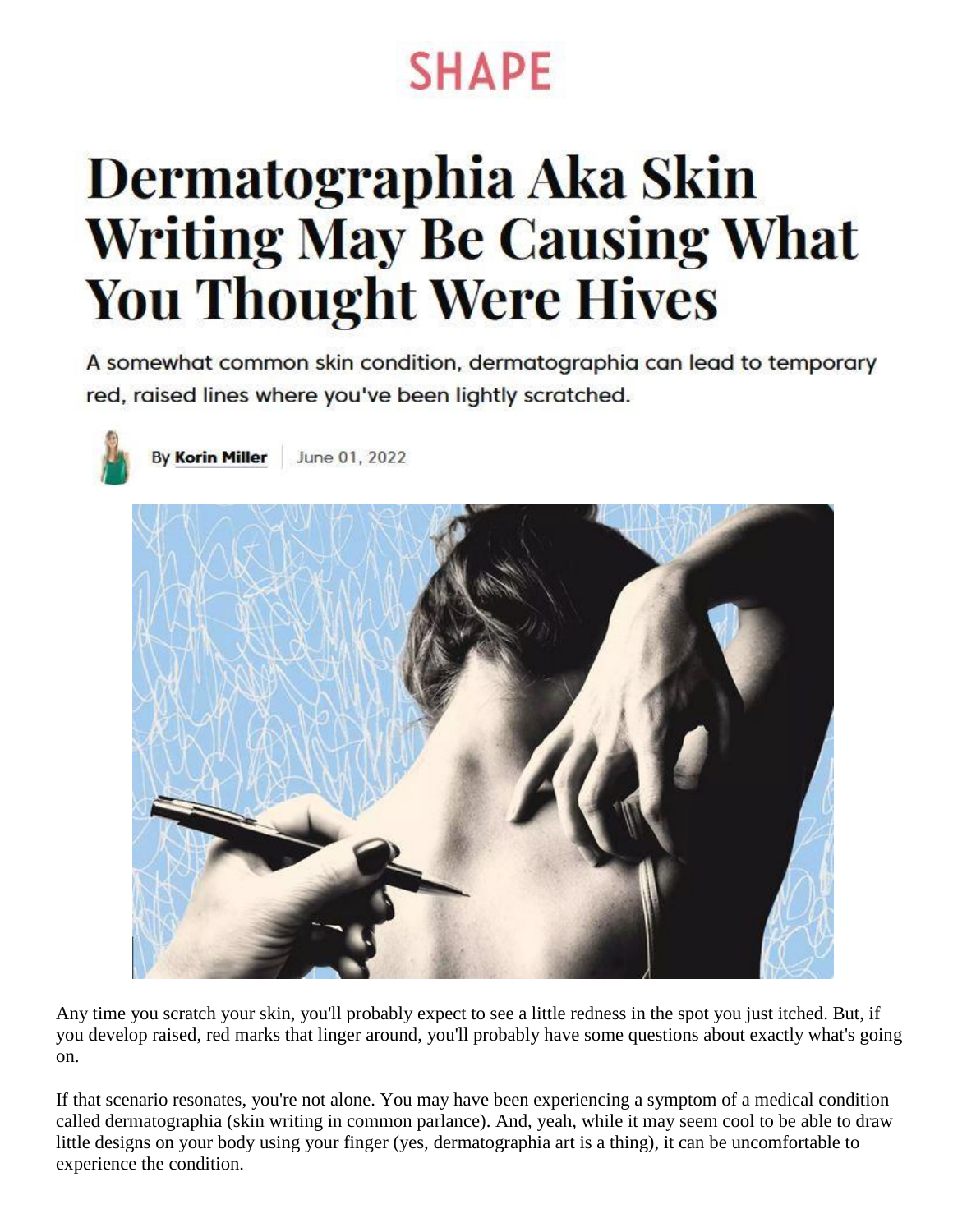Here's what you need to know about the condition, including the most common dermatographia triggers and treatment options.

### **What Is Dermatographia?**

"Dermatographia is a fairly common condition in the hives family," says board-certified dermatologist Ife J. Rodney, M.D., founding director of Eternal Dermatology Aesthetics and professor of dermatology at Howard University and George Washington University. When someone with dermatographia lightly scratches their skin, the scratches turn red and form raised welts that look like hives.

Worth noting: It's not just scratching that can cause these marks. Light strokes and "any type of friction" can cause a reaction in some people with dermatographia, says Dr. Rodney. "The scratches will adopt whatever shape you made and will stick around for a short period," she says. (Read: usually for no longer than 30 minutes, according to the Mayo Clinic.)

Dermatographia impacts up to five percent of the population, according to the Cleveland Clinic. It can affect anyone, although people with dry skin, those with dermatitis (a type of skin inflammation), people with a family history of the condition, and people in their teens or 20s are the most likely to be impacted. "It can feel very itchy or uncomfortable or even tingle, and severe cases can become unbearable," says Dr. Rodney. (Related: Here's Why You Have Itchy Skin At Night)

Dermatographia can arise in flares (meaning you're prone to the symptoms for a period of time), according to Dr. Rodney. "Some people may experience it daily, others weekly, some lasting several months," she says. "Some may have flare-ups at specific times of the year such as winter or while performing certain activities." It's tough for doctors to predict if a case will go away after one flare or not, she says. And cases of dermatographia can come back again under certain circumstances such as when you have an infection or compromised immune system, points out Dr. Rodney.

#### **Dermatographia Causes**

The exact cause of dermatographia isn't known, but it's thought to be an immune response, says New York-based board-certified dermatologist Gary Goldenberg, M.D., founder of Goldenberg Dermatology. Common dermatographia triggers include allergies, heat, exercise, cold, certain medications, stress, or vibrations, according to the Cleveland Clinic. (If you're confused by that last one, it refers to being near to something that's vibrating. "Vibratory sensations can cause mast cells to release histamine, causing [dermatographia]," says Dr. Goldenberg.)

There's also some research to suggest that the COVID-19 vaccine may cause dermatographia in some people. "I have seen this several times in my practice," says Dr. Goldenberg. "Patients can have a hive reaction at the site of the vaccine injection or all over the body. I have seen this persist for several months after the shot."

There is a precedence for this, says Dr. Rodney. "In the past, what the dermatology community has noticed is that some people who have recently recovered from an infection, like the cold or flu, may develop dermatographia," she explains. "So it's not outside the realm of possibility that vaccines like the COVID vaccine can cause a similar reaction." After all, the vaccines are designed to trigger an immune response. "As is the case with the other side effects of COVID and the vaccine, we cannot yet explain the exact reason it occurs," says Dr. Rodney. (Related: Should You Mix COVID-19 Vaccines? Here's What Experts Are Saying)

#### **Common Dermatographia Treatments**

Most people with dermatographia don't seek treatment, according to the Mayo Clinic. And, if your dermatographia doesn't cause you any discomfort, it's harmless to leave the condition untreated, says Dr.